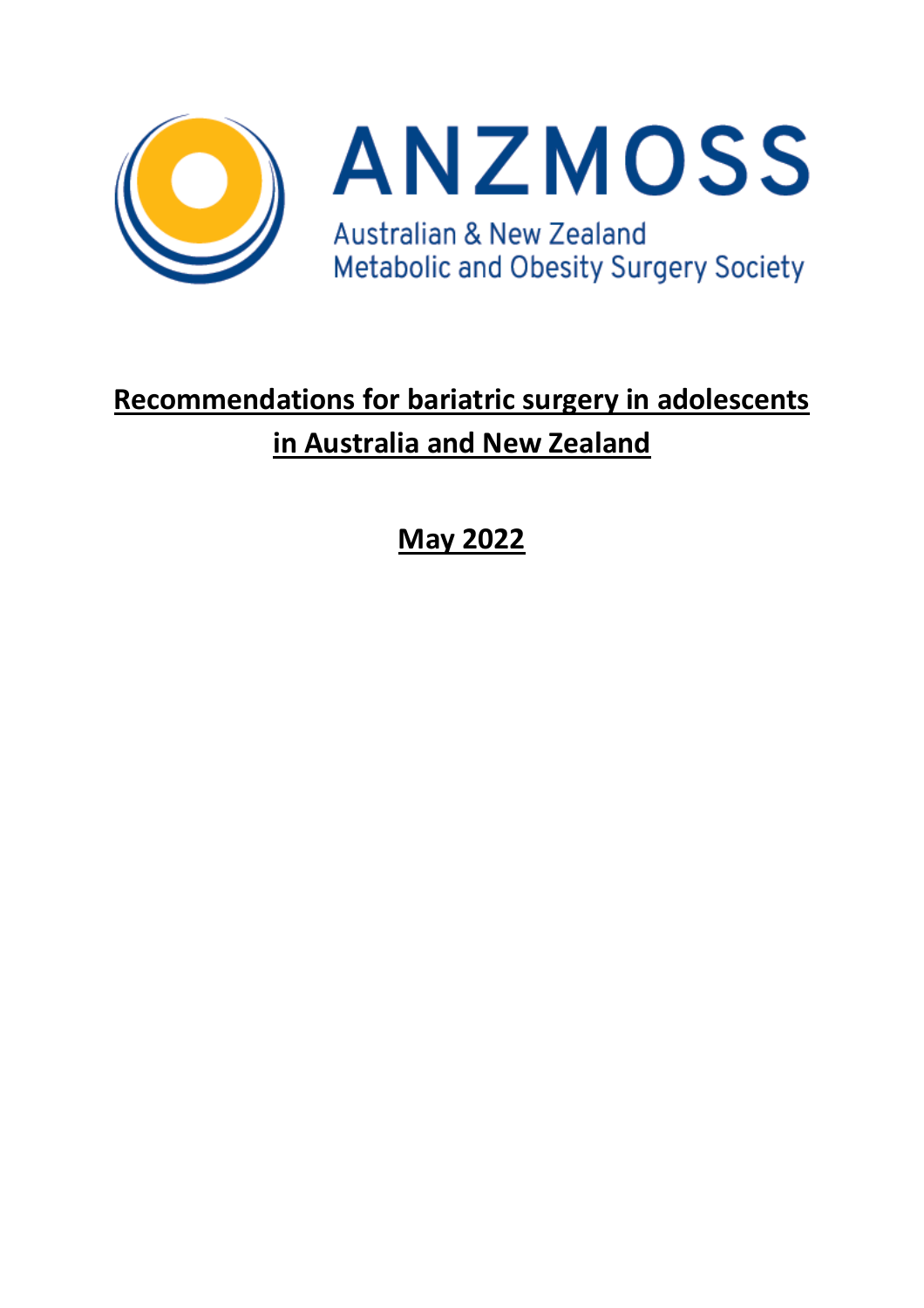## Introduction

The prevalence of obesity and obesity related comorbidities continues to increase in the adolescent population. Primary prevention will always remain the preferred strategy. Effective and durable treatment options however are needed for the morbidly obese adolescent.

For the most severely obese adolescent the option of bariatric surgery needs to be considered. It should only be considered once all other treatments have been attempted and have not resulted in meaningful and sustained weight loss. Treatments can include behavioural change, dietary modification and increased physical activity. It also includes the expanding use of pharmacotherapy agents that have been approved for the treatment of adolescents.

When considering adolescents for bariatric surgery there are barriers to success which are specific to the adolescent population. Each adolescent should be considered a unique case with multidisciplinary team meetings to assess the adolescent's progress, insight, and readiness to undergo surgery.

The purpose of this document is to reinforce and update guidelines that were written in 2010 by ANZMOSS. They draw from the ASMBS guidelines published in 2018 and the policy statement from the American Academy of Paediatrics (2019).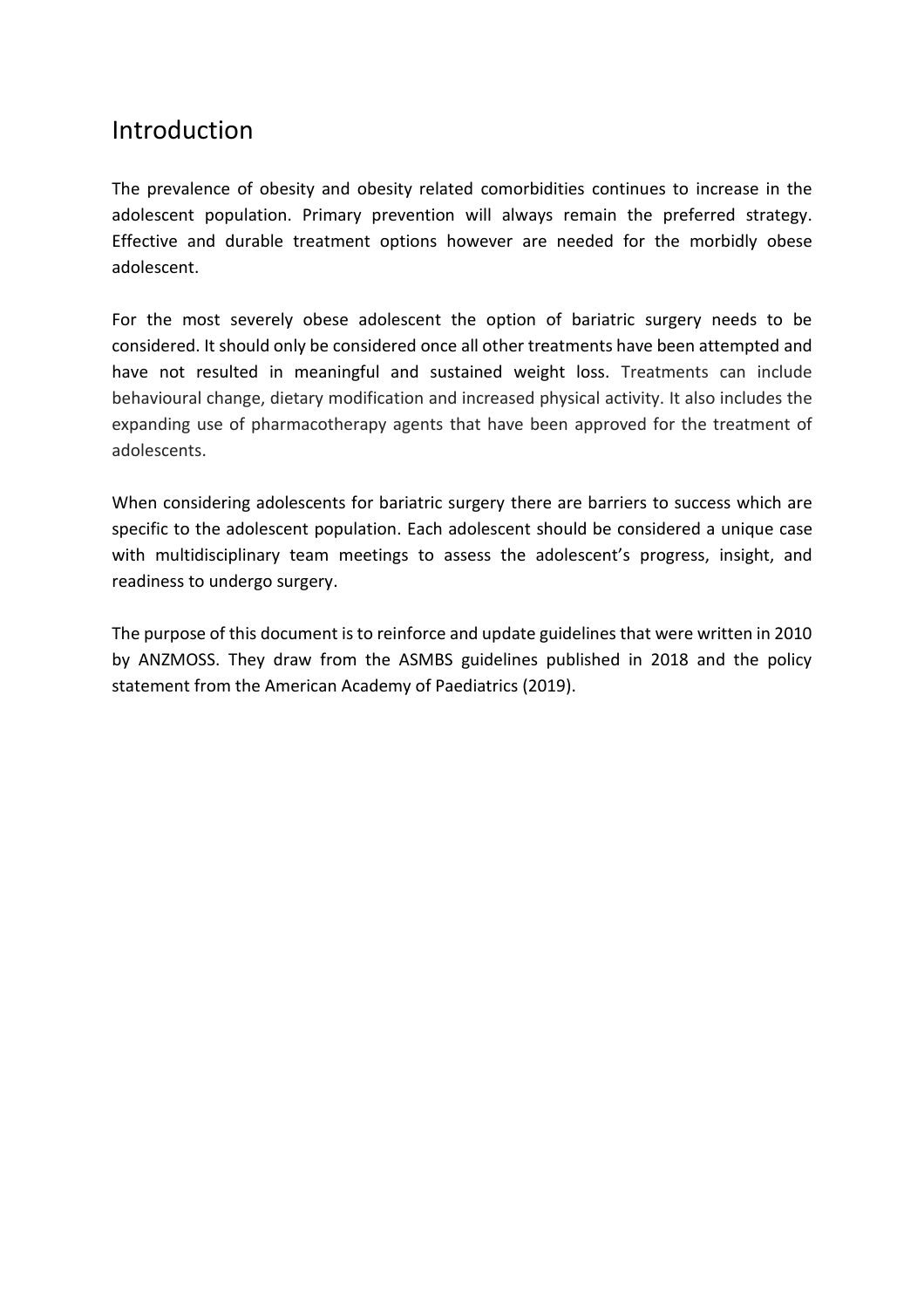## Adolescent patient criteria for selection of bariatric surgery

- BMI > 35 kg/m2 or 120% of the 95<sup>th</sup> percentile with a comorbidity
	- o Comorbidities can include type 2 diabetes, hypertension, nonalcoholic steatohepatitis, benign intracranial hypertension and obstructive sleep apnoea. It can also include comorbidities that may be unique to the adolescent including the psychosocial burden of obesity and orthopaedic diseases specific to children.
- BMI > 40 kg/m2 or 140% of the 95<sup>th</sup> percentile without a comorbidity
- Consider age 14 in certain circumstances
- Tanner stage 4 or 5 pubertal development
- Attainment of final or near final adult height
- Persistence of obesity despite lifestyle modification and pharmacotherapy for a minimum of 6 months
- Able to provide informed consent

## Adolescent criteria where bariatric surgery not indicated

- Medically correctable cause of obesity
- Under the age of 14
- Medical, psychiatric or cognitive condition that prevents adherence to postoperative regime
- Pregnant or breast feeding

#### Informed consent

It is recommended that surgery as a treatment option be considered from 14 years in certain circumstances. Consent must adhere to local legislation regarding the capacity for children to consent to a medical procedure. This will usually involve full consent from the parent or legal guardian. The consent process however should be a team-based process with the patient, parents or guardians and other caregivers all involved. It is important that all alternatives to surgery are presented and discussed.

Adolescents below the age of 14 should be engaged with a multidisciplinary team for medical weight management with weight stability or maintenance as an acceptable outcome until they reach 14 years of age.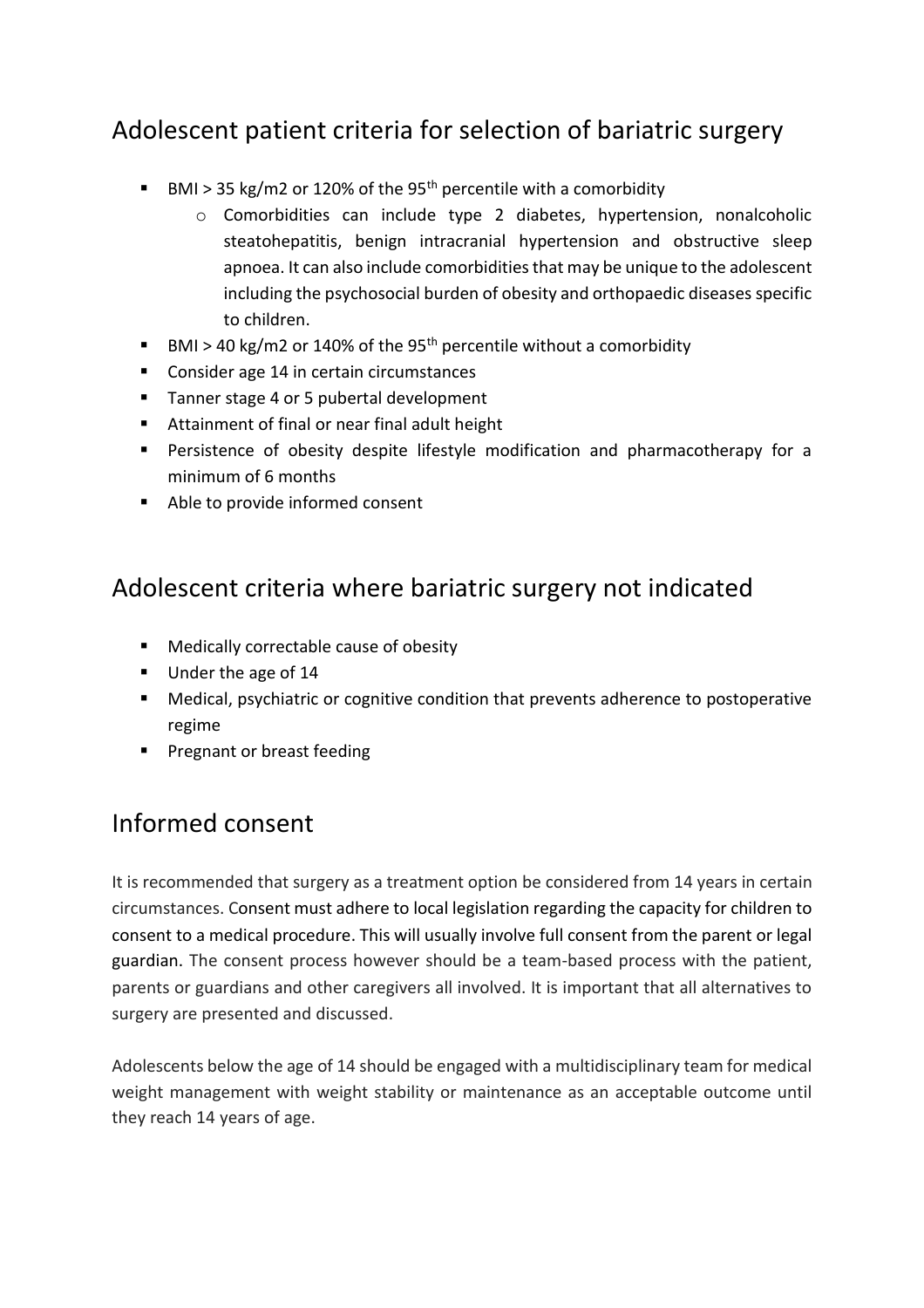## Preoperative assessment

When considering an adolescent patient for bariatric surgery there are barriers to success which are specific to this population. A multidisciplinary team approach to assess each adolescent's suitability to undergo surgery should be considered mandatory. The team should include a dietitian, clinical psychologist, exercise physiologist and a nurse coordinator. A paediatrician is also considered important due to their unique family focused lens.

The adolescent needs to understand the key pillars of long-term weight management which includes good nutrition, physical activity and good sleeping habits. Prehabilitation of this cohort is essential as many adolescents presenting for bariatric surgery have poor food literacy and baseline eating patterns, reversed wake/sleep cycles, limited physical activity and current psychology that impact on their daily life.

The adolescent patient needs to understand their planned surgery, its permanent nature and all possible complications. They also need to appreciate the long-term benefits of bariatric surgery and the potential implications for nutrition, fertility, and psychology. The patient needs education regarding the need for long term multivitamin supplementation. This information is part of the consent process.

#### Social support

Social support is a key component of the assessment of the adolescent for surgery as they have not reached physical or financial independence from their family or caregiver. Engagement from the family members or caregivers is key to successful reinforcement of educational messages from the multidisciplinary team and for adherence to follow up. As family dynamics are varied, the recommendation is that the family or caregivers are cohesive with their approach to the adolescent in terms of willingness for the adolescent to have surgery and engagement with the process and the long-term requirements. Where a family is separated and shared custody arrangements exist, it is recommended that both parents and caregivers are involved in the process. Unstable family environments are not necessarily a contraindication to adolescent bariatric surgery as long as the adolescent is supported.

# Psychological support

The incidence of mental health issues including eating disorders is significant within this population. These conditions need to be treated and optimised before any bariatric surgery is considered and this should involve a specialist adolescent psychiatrist. Mental health issues are not a contraindication to bariatric surgery just as they aren't in the adult population. Beside the patient with mental health issues routine psychological assessment is necessary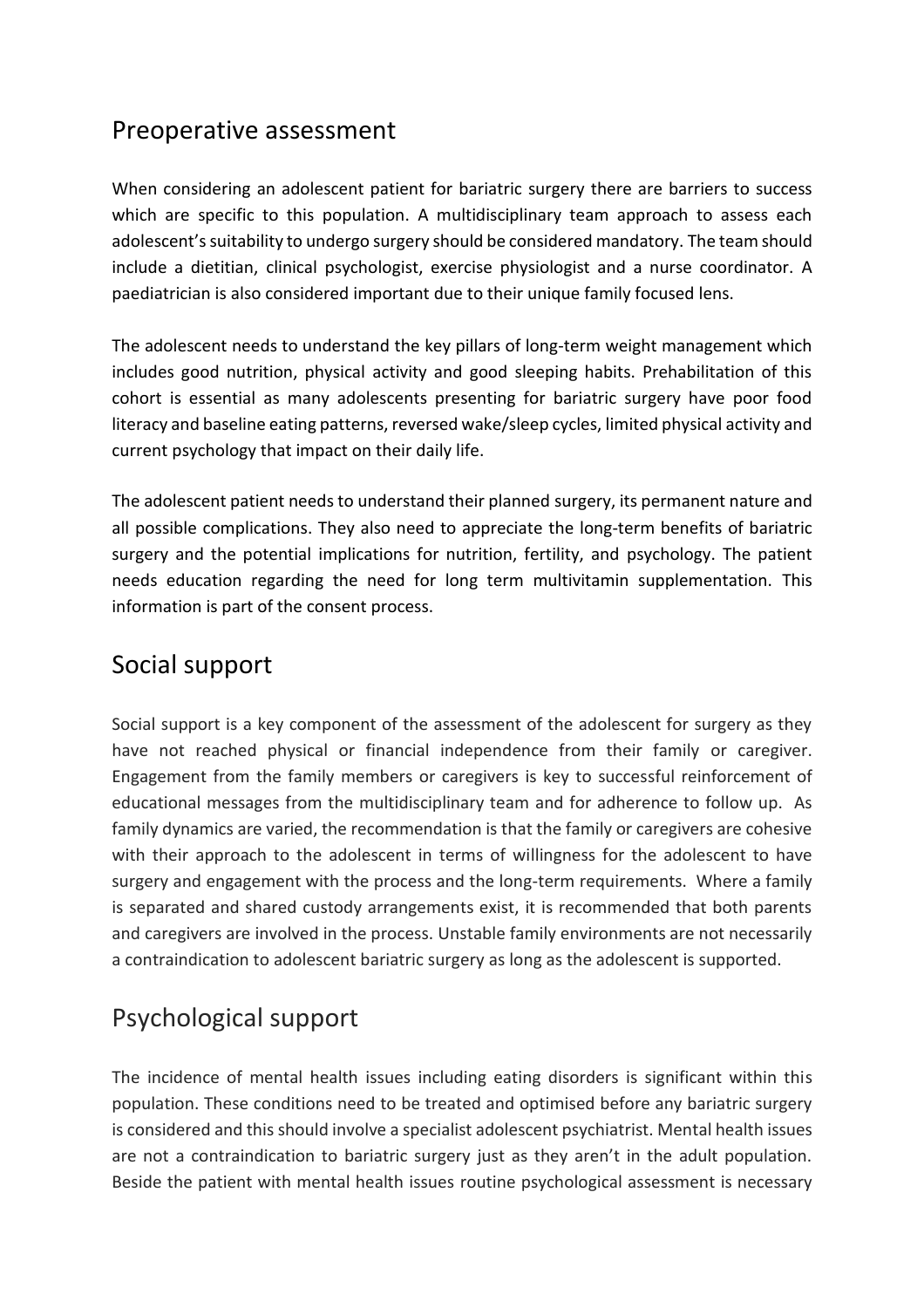for all adolescents considering bariatric surgery. Their mental capacity to make an informed decision regarding surgery independent of family or a caregiver needs to be established.

#### Surgical expertise and facilities

Adolescent bariatric surgery is potentially performed by two different specialties. ANZMOSS recommends that surgery is performed in high volume bariatric surgery centres by experienced bariatric surgeons. This usually means the surgery is performed in adult hospitals that may not necessarily be optimised for the care of an adolescent or child postsurgery. This is however considered necessary to make sure the surgery is performed safely. The adolescent bariatric surgery patient is technically equivalent to an adult bariatric patient for the experienced bariatric surgeon. The surgeon needs to be proficient in the full spectrum of bariatric procedures. They need to also be able to manage effectively all potential complications.

# Type of surgical procedure

The laparoscopic adjustable gastric band, sleeve gastrectomy and Roux en Y gastric bypass are the recommended options for adolescent bariatric surgery. Sleeve gastrectomy is currently the most favoured operation for adolescents due to less reoperations, reduced nutritional deficiencies and similar weight loss outcomes to Roux en Y gastric bypass. It also allows consideration of a revisional procedure in instances of weight regain when the patient is an adult.

#### Postoperative management

Follow up post-surgery should be more frequent for the adolescent to assist transition through the dietary, physiological, and psychological changes. It is recommended that follow up occur every two weeks for the first month, monthly until four months and then two monthly until one year post surgery. Beyond the first year it is recommended that connection with the multidisciplinary team remains as the adolescent's increasing autonomy can impact on eating pattens and food choices. It is therefore recommended that follow up is three monthly in the second year and six monthly each year after that until they reach adulthood (21 years) at which point follow up is recommended annually. Vitamin deficiencies can be more common in the adolescent population so regular screening tests are required long term. The adolescent bariatric surgery team needs to assist with transition to an adult programme for ongoing care.